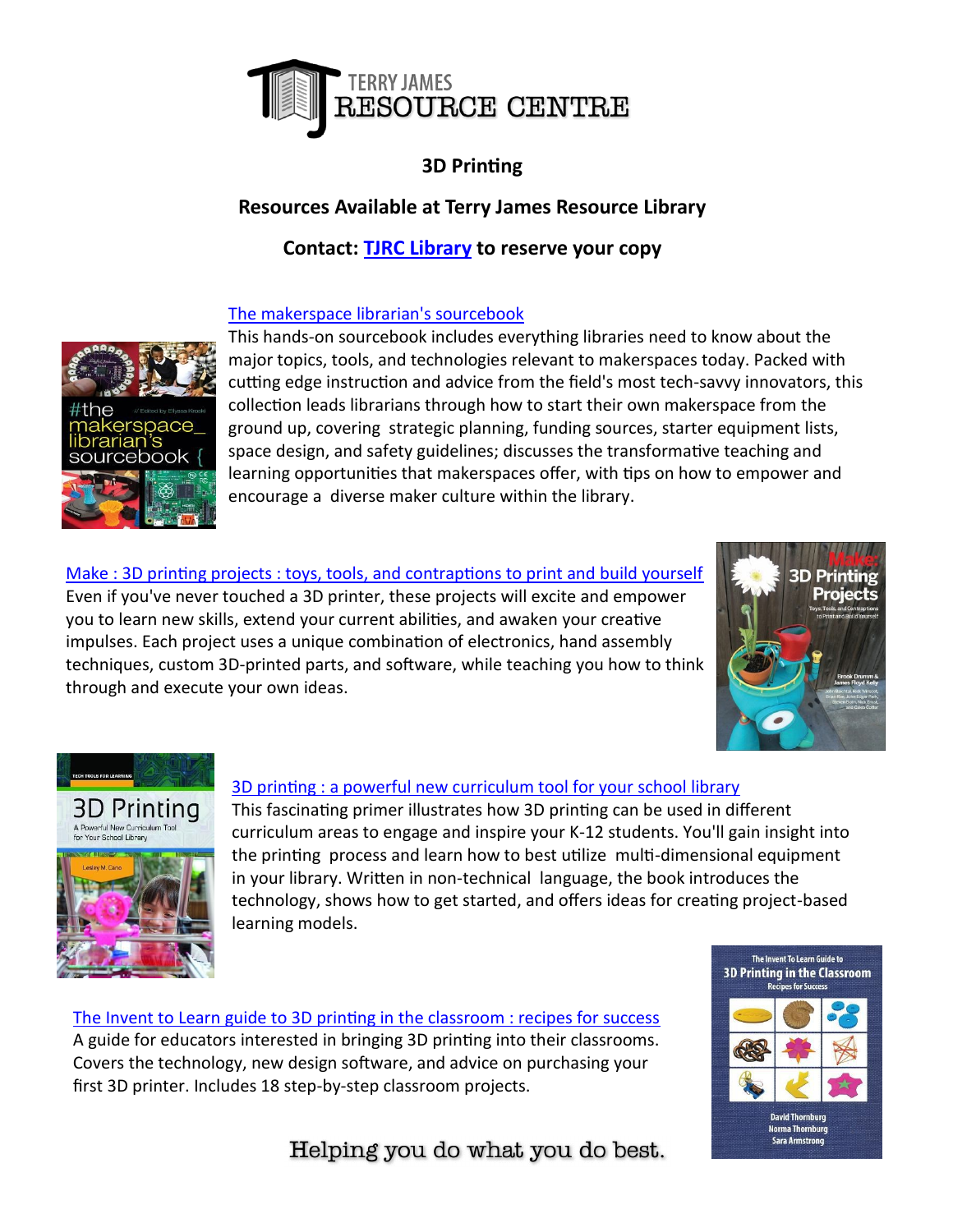

# **3D Printing**

### **Resources Available at Terry James Resource Library**

## **Contact: [TJRC Library](mailto:terryjames.library@ugdsb.on.ca?subject=3D%20print%20request) to reserve your copy**

#### [Make : 3D printing](http://elibrary.ugdsb.on.ca/uhtbin/cgisirsi.exe/x/TJR/0/5?searchdata1=9781457182938)

The 3D printing revolution is well upon us, with new machines appearing at an amazing rate. With the abundance of information and options out there, how are makers to choose the 3D printer that's right for them? MAKE is here to help. With articles about techniques, freely available CAD packages, and comparisons of printers that are on the market, this book makes it easy to understand this complex and constantly-shifting topic.





#### [Makerspaces : top trailblazing projects](http://elibrary.ugdsb.on.ca/uhtbin/cgisirsi.exe/x/TJR/0/5?searchdata1=9781555709907)

In this title discover spaces that have been designed to allow users to create and build tools. From crochet and painting to AutoCAD design software, developing a community around shared use of space and equipment-- a tenet of the makerspace movement-- fits squarely into a library's mission. Bagley examines nine makerspaces in public, academic, and school libraries, describing their design and technical decisions in depth and showing how each is doing something unique and different, under a wide range of budgets and project offerings.

Add yourself to the **[Make: Magazine](mailto:terryjames.library@ugdsb.on.ca?subject=Routing%20Journals)** routing Journal List

Make: is the magazine for Makers, which was first published in 2005 and used the word "Maker" to name the community. Now in its 13th year, Make: is published bi-monthly in print and features dozens of DIY technology projects. Called the "bible" for makers, Make: and its companion website, Makezine.com, cover makers, their projects and technologies as well as the communities that grow up around them.

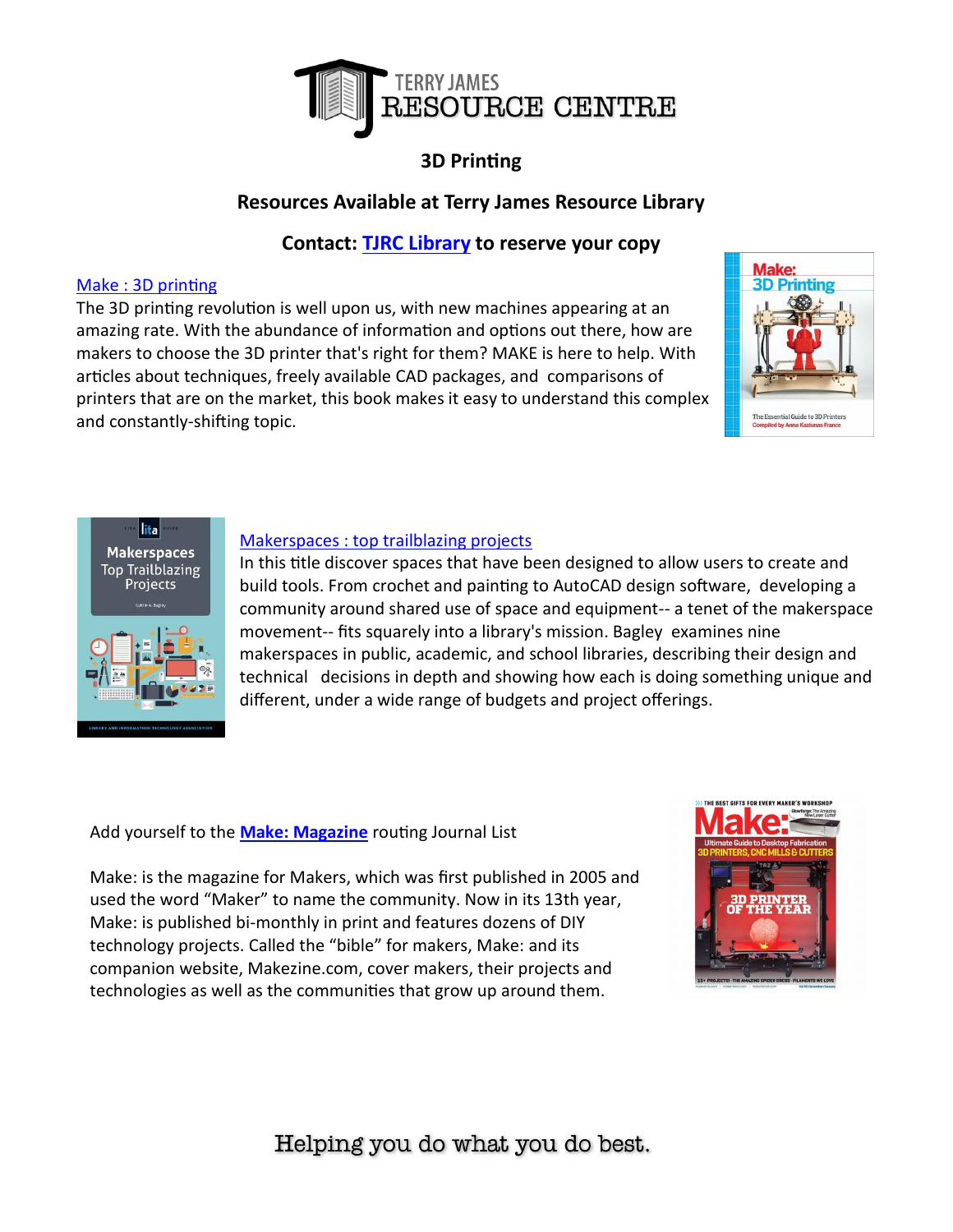

# **3D Printing Resources available on Curio.ca**



3D-printed robotic arm for six-year old: \$350. The ability to hug mom: priceless. Alex Pring was born missing his right arm from just above the elbow. The cost of a traditional robotic limb, which would have to be replaced as Alex grows, has a hefty price tag. But now, thanks to Albert Manero and his team of aerospace engineering students, Alex can ride a bicycle with both hands. The device is made with a 3-D printer and parts available in hobby stores.

#### [The Revolution Will Be Extruded](https://curio.ca/en/audio/the-revolution-will-be-extruded-4385/)

There's a lot of buzz about 3D printing — guns! skin grafts! pizza in space! But as Regina computer scientist David Gerhard discovers, 3D printers, and the people who use them, are about to revolutionize the way we think about manufacturing, and how we get stuff.





#### [Dinner for Thirty](https://curio.ca/en/video/dinner-for-thirty-15260/)

Over-excited at the chance to use a 3D food printer, Dot accidentally prints far too many dog bones and has to ask for help when her house goes to the dogs.

#### [Dreams of the Future](https://curio.ca/en/video/dreams-of-the-future-5944/)

We live in a world where technology is constantly changing, and keeping up with the latest everything can be a challenge. *The Nature of Things* asked Dr. Jennifer Gardy to explore current scientific research that will impact us all in the future. She travels from Toronto to Los Angeles, Tokyo, Munich and back to Vancouver exploring the brave new world of 3D printing body parts, driverless cars, tree cloning and nature deficit disorder.